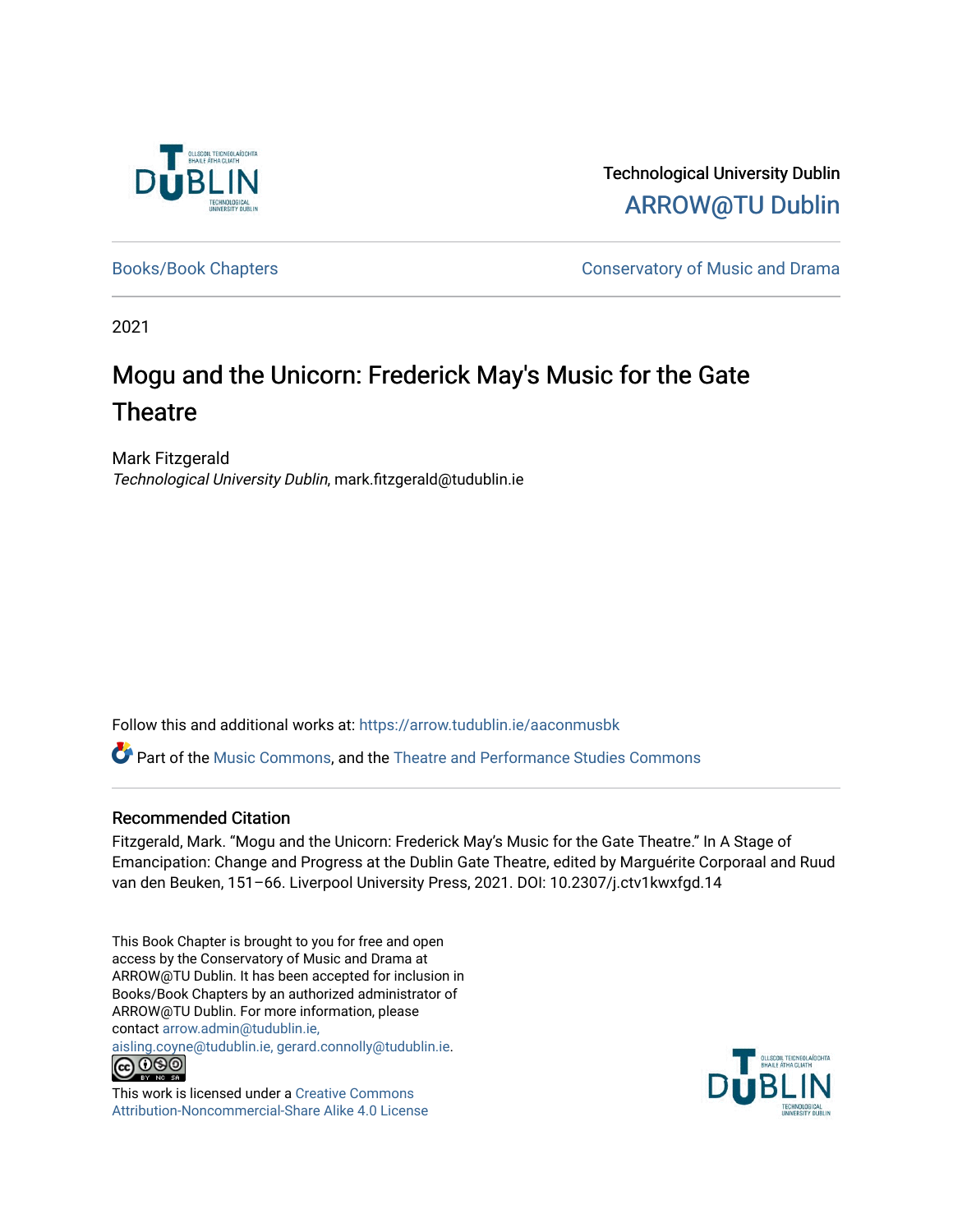# A Stage of EMANCIPATION

## *Change and Progress at the Dublin Gate Theatre*

*edited by* **Marguérite Corporaal**  *and* **Ruud van den Beuken**

LIVERPOOL UNIVERSITY PRESS

This content downloaded from 154.59.124.211 on Sat, 12 Feb 2022 13:03:34 UTC All use subject to https://about.jstor.org/terms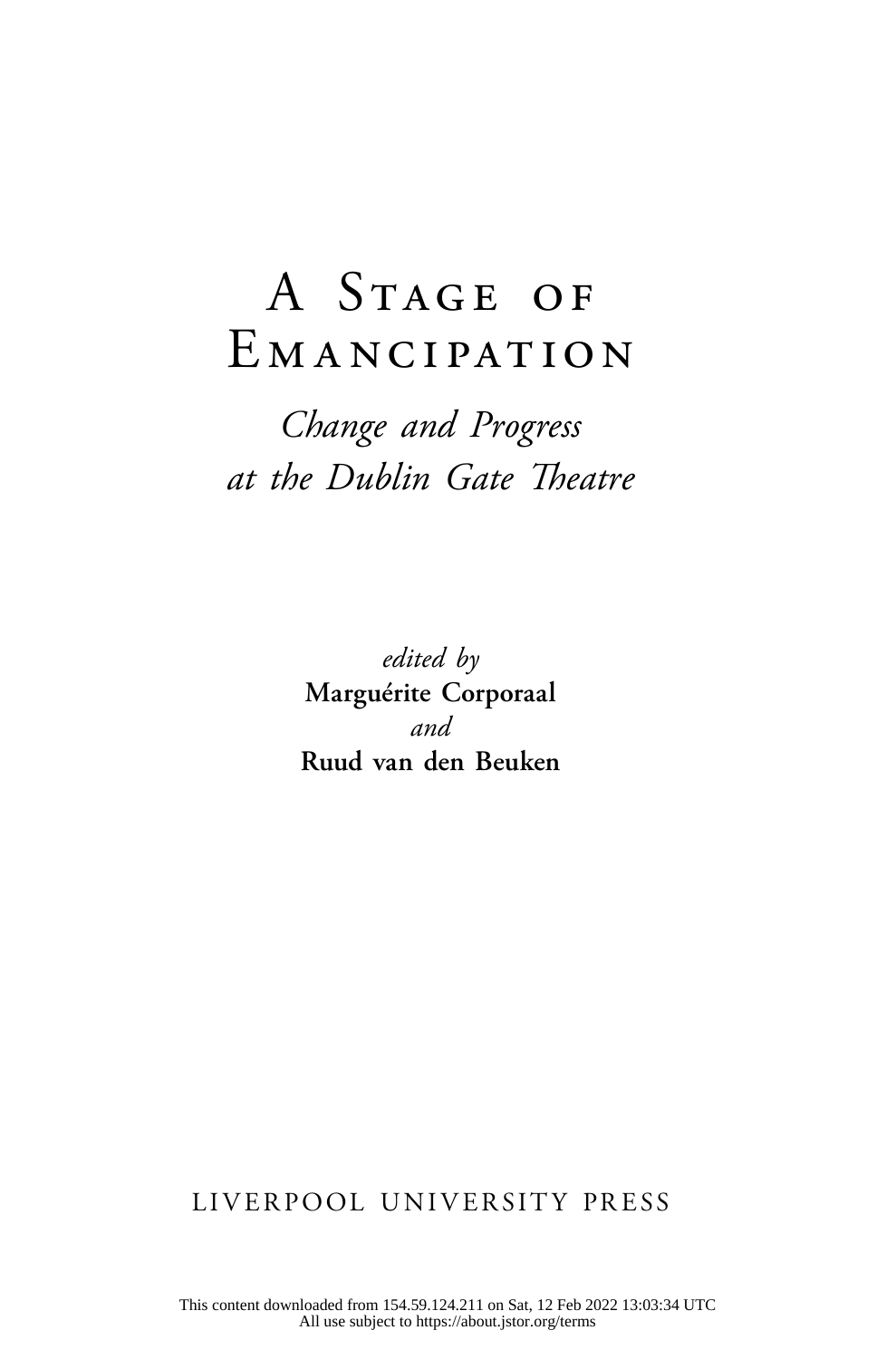First published 2021 by Liverpool University Press 4 Cambridge Street Liverpool L69 7ZU

Copyright © 2021 Liverpool University Press

The right of Marguérite Corporaal and Ruud van den Beuken to be identified as the editors of this book has been asserted by them in accordance with the Copyright, Designs and Patents Act 1988.

All rights reserved. No part of this book may be reproduced, stored in a retrieval system, or transmitted, in any form or by any means, electronic, mechanical, photocopying, recording, or otherwise, without the prior written permission of the publisher.

> An Open Access edition of this book is available on the Liverpool University Press website and the OAPEN library.

> > British Library Cataloguing-in-Publication data A British Library CIP record is available

> > > ISBN 978-1-80085-951-7 cased ISBN 978-1-80085-610-3 limp eISBN 978-1-80085-862-6

Typeset by Carnegie Book Production, Lancaster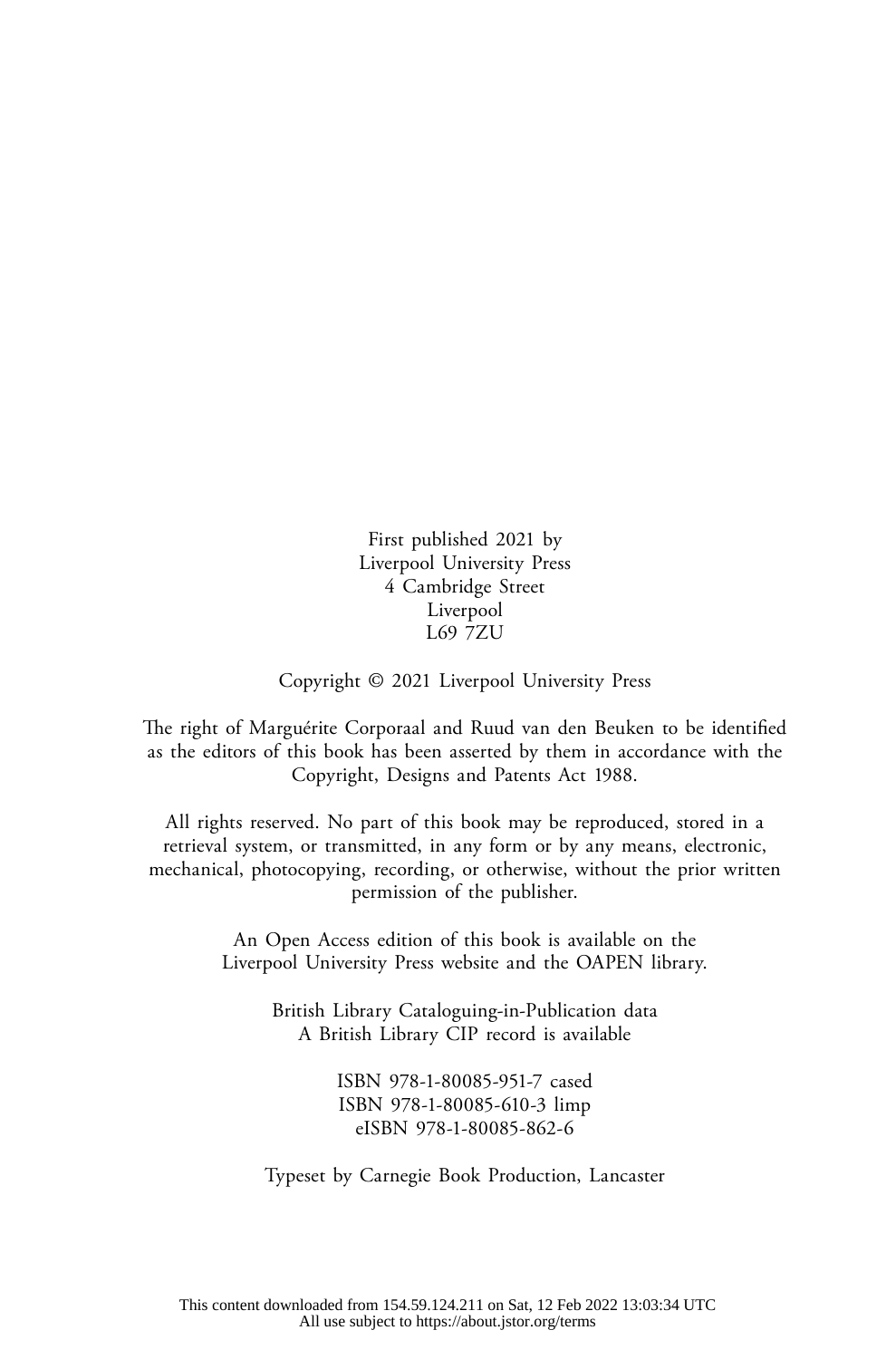### Mogu and the Unicorn

Frederick May's Music for the Gate Theatre

*Mark Fitzgerald*

On 26 December 1931, a new production of Padraic Colum's play *Mogu of the Desert* opened at the Gate Theatre. Recalling the production fifteen years later, Micheál mac Liammóir ruefully noted:

On [Colum's] lips spoken with that slow Midwestern voice of his in the quiet grey summer afternoon among stone walls and fields that were yellow with buttercups and fairy horses, the story had pulsed with glowing alien enchantments; a magical Arabian carpet seemed to unroll itself before us, gay with flowers and jewels, alive with impossible adventure. On the stage it lost much: the story was involved, the characters shadowy, the imagery forced and derivative as in so many pseudo-Oriental plays. I think he felt this too, and shared with us a certain disappointment, though he never blamed us for our part in a production that showed no one at his best, and was only memorable for Hilton's grand bulging, lecherous, oily performance as Ali the Beggar, the incidental music by a new Irish composer called Frederick May, and Orson Welles's astonishing makeup as the Grand-Vizier, which involved several pounds of nose putty, a white turban at least two and half feet in diameter, and three inch fingernails of peacock-blue and silver.<sup>1</sup>

Frederick May (1911–85) was indeed a 'new' composer for Irish audiences, as this was the first important commission the twenty-year-old

<sup>1</sup> Mac Liammóir, *All for Hecuba*, 145. In reality, Edwards had played the part of Mogu and Welles was the King of Persia.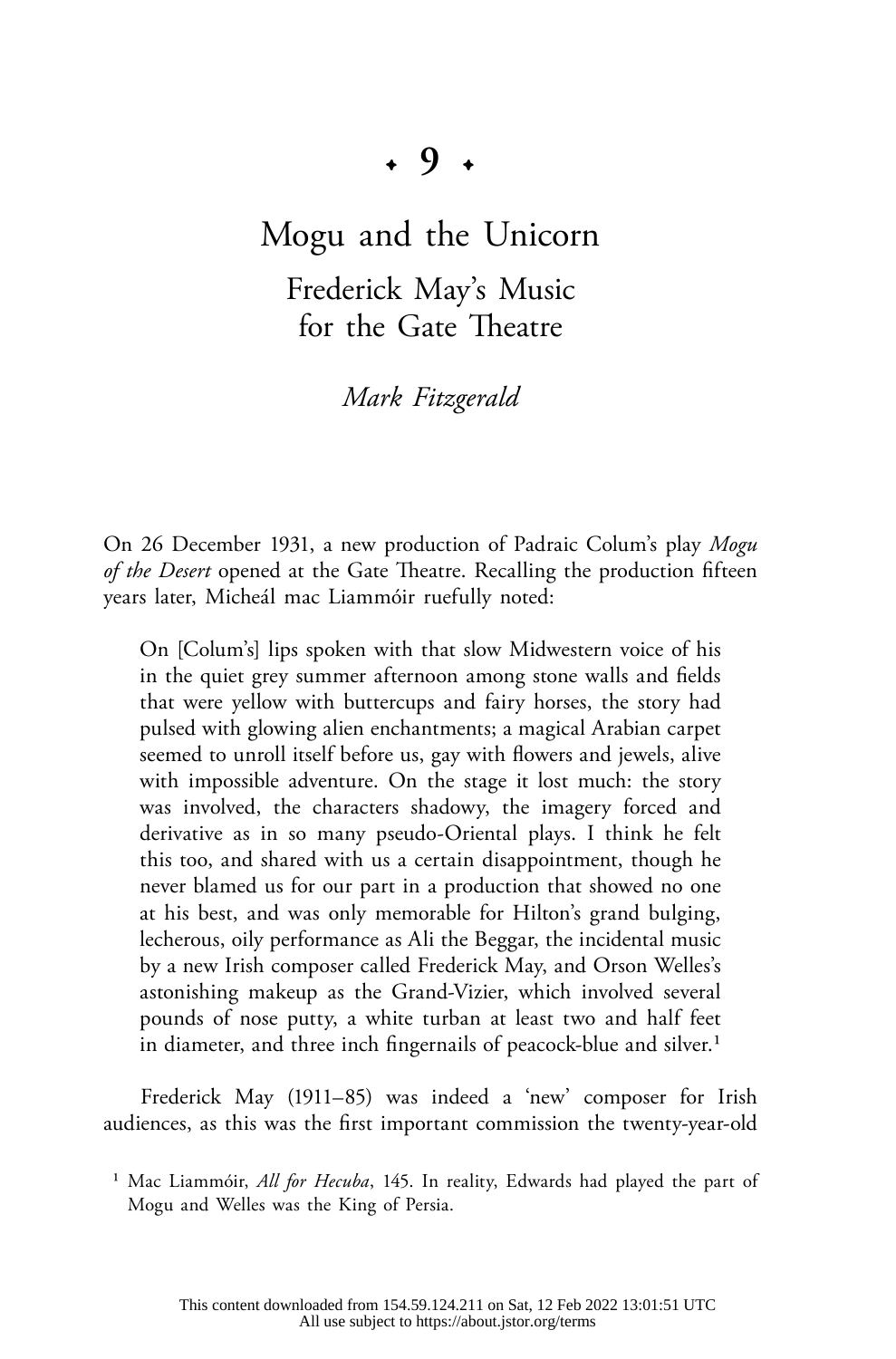had received. In a country with no musical infrastructure, the Gate acted as an important launch-pad for the young composer, offering opportunities and experience that someone at his stage could not otherwise have obtained in Ireland. It was also to play an important role in shaping May's later career. Examining the music for the two productions to which May was asked to contribute in the early 1930s gives us interesting insights not just into his development as a composer, but also into working conditions at the Gate at this period. The theatre's promotion of a young and inexperienced gay artist via such substantial and high-profile theatrical commissions is demonstrative of the emancipatory role the Gate played in the wider artistic scene of Dublin in this period.

It is currently impossible to determine exactly how May came to the attention of the Gate Theatre's directors. The connection could have come via musical, literary or, as May was gay, homosexual circles in Dublin. On the literary side, May had been commissioned to write a song for a broadcast in memory of Katherine Tynan given by Lennox Robinson earlier in 1931.<sup>2</sup> May's recollection in a late interview that, around 1929, Irene Haugh asked Æ (George Russell) to arrange a meeting with James Stephens on his behalf, when he wished to get permission to set Stephens's poem 'Hesperus' to music, might also suggest connections with the Dublin literary scene, though it may simply be a reflection of his friendship with Haugh's brother Kevin.<sup>3</sup> May's younger sister Sheila was later to become an actor working at the Gate and other Dublin theatres, which could suggest a familial interest in theatre. On the musical front, May could have been recommended by his teacher John Larchet (1884–1967), who was director of music at the Abbey Theatre and had also provided music for some early Gate productions.<sup>4</sup> Furthermore, Pigott and Co. had published a song by May setting a text by Douglas Hyde in a translation by Lady Gregory in 1930, which might have caught someone's attention.<sup>5</sup> Unfortunately, no details of May's private life from this period survive, owing partly to the

- 2 The song was entitled 'Drought.' For further information see Lennox Robinson papers, 1/4/MSS 091 Series: Non-fiction writings, 1919–24: Box 12, Folder 2, III – Katherine Tynan, 9.
- 3 Ó Dúlaing, 'Interview with Frederick May.' Kevin O'Hanraghan Haugh was later to become Attorney General and judge in the High and Supreme Courts. The poet Irene Haugh studied at the Royal Irish Academy of Music and worked for AE at the *Irish Statesman*, for which she also provided music criticism. See White, 'Irene Haugh.'
- 4 See for example Lally, Clare and Van den Beuken, 'Gate Theatre Chronology,' 343.
- 5 May, *An Irish Love Song*.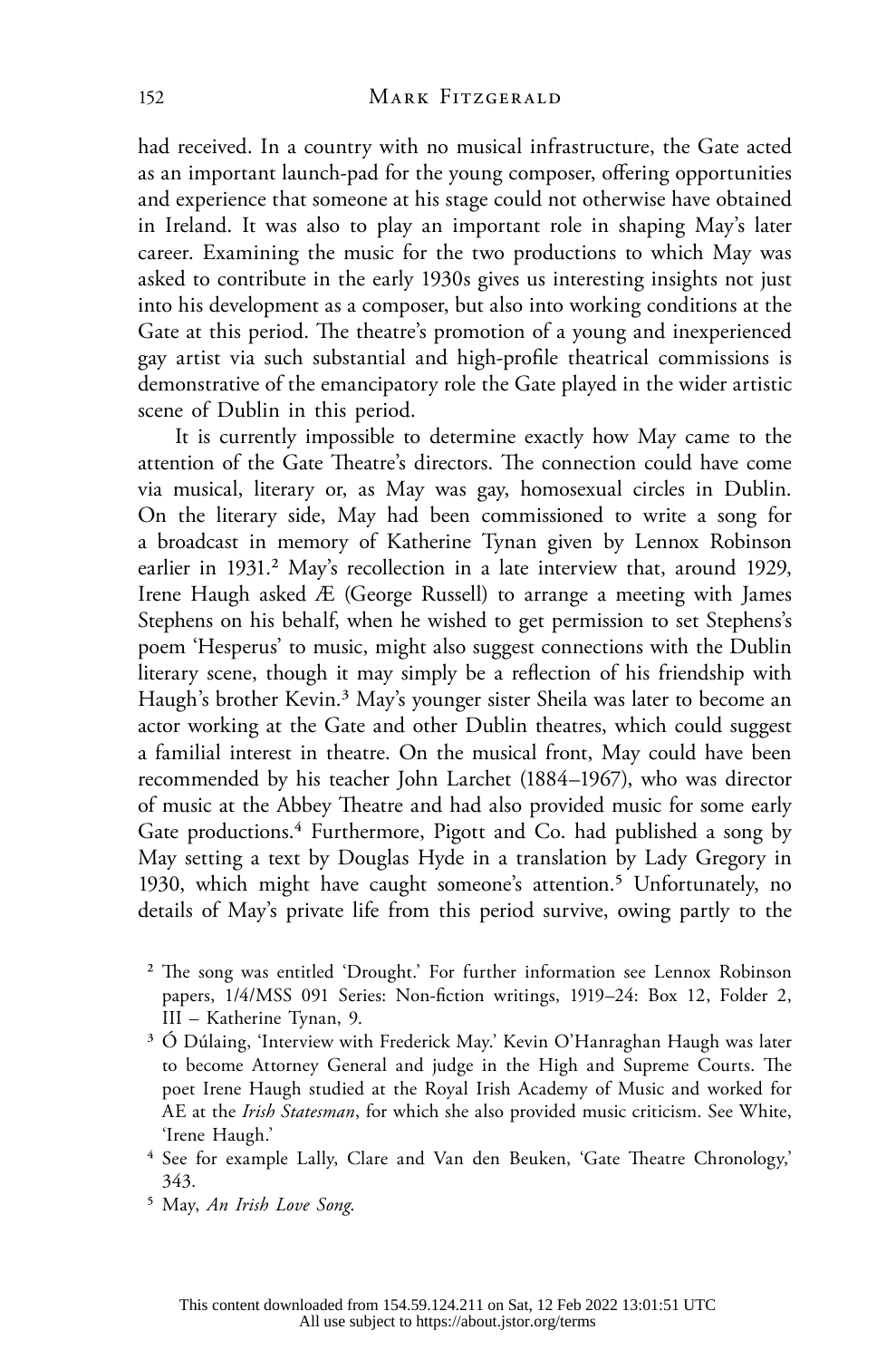illegality of homosexuality in the period, but also to the decision of fellow composer Brian Boydell (1917–2000) to consign May's personal papers to the bin rather than to the Manuscripts Library of Trinity College in the 1970s.<sup>6</sup>

The circumstances for a young composer trying to start a career in Ireland in the first half of the twentieth century were entirely unpropitious. Radio Éireann had formed an ensemble that would eventually become the first permanent full-time symphony orchestra in Ireland, but in 1931 consisted of five string players and a pianist.<sup>7</sup> A Dublin Philharmonic Society functioned between 1927 and 1936, but it would seem its infrequent concerts were marred by poor execution as large sections of the orchestra were filled by amateur musicians, while new music by young composers was not a feature of their performances.8 Even composing for smaller formations was problematic due to a dearth of professionally trained musicians, as May was himself to discover: his String Quartet of 1936 had to wait until 1949 for its first Irish performance, when it was given by a visiting English quartet.<sup>9</sup> Opportunities to obtain the type of thorough technical musical education necessary to be a composer or professional performer were limited, not just (as they are today) to those with the economic capacity to invest in local specialised education, but only to those who were in a position to travel abroad to complete their study. May was lucky to win a new scholarship at the Feis Ceoil in 1930 worth £100 to be spent on further study abroad and registered as a composition student in the Royal College of Music London, where Ralph Vaughan Williams was his principal composition teacher.10 In this context, the larger Dublin theatres provided rare opportunities for a young composer to have their work performed in front of a potentially large audience over a number of nights. Admittedly the evidence suggests that the performance standard of the musicians involved in some of these ventures was also variable, though at least the repetition of work over a number of performances presumably led to increased confidence of delivery.

- 6 See the correspondence between Brian Boydell and Ralph G. Walker of Hayes and Sons Solicitors, TCD MS 11128/1/23/66–70.
- 7 Kehoe, 'Evolution of the Radio Éireann Symphony Orchestra,' 31.
- 8 See Dibble, *Michele Esposito*, 171–72, and Fitzgerald, 'A Belated Arrival,' 349.
- 9 Fitzgerald, 'Retrieving the Real Frederick May,' 48.
- <sup>10</sup> Dorothy Stokes, honorary secretary of the Student's Musical Union at the Royal Irish Academy of Music congratulated May on receiving the scholarship to study in London in their annual report, noting that 'Dublin cannot offer the same advantages.' For more on this period of May's education see Fitzgerald, 'Retrieving the Real Frederick May,' 33–36.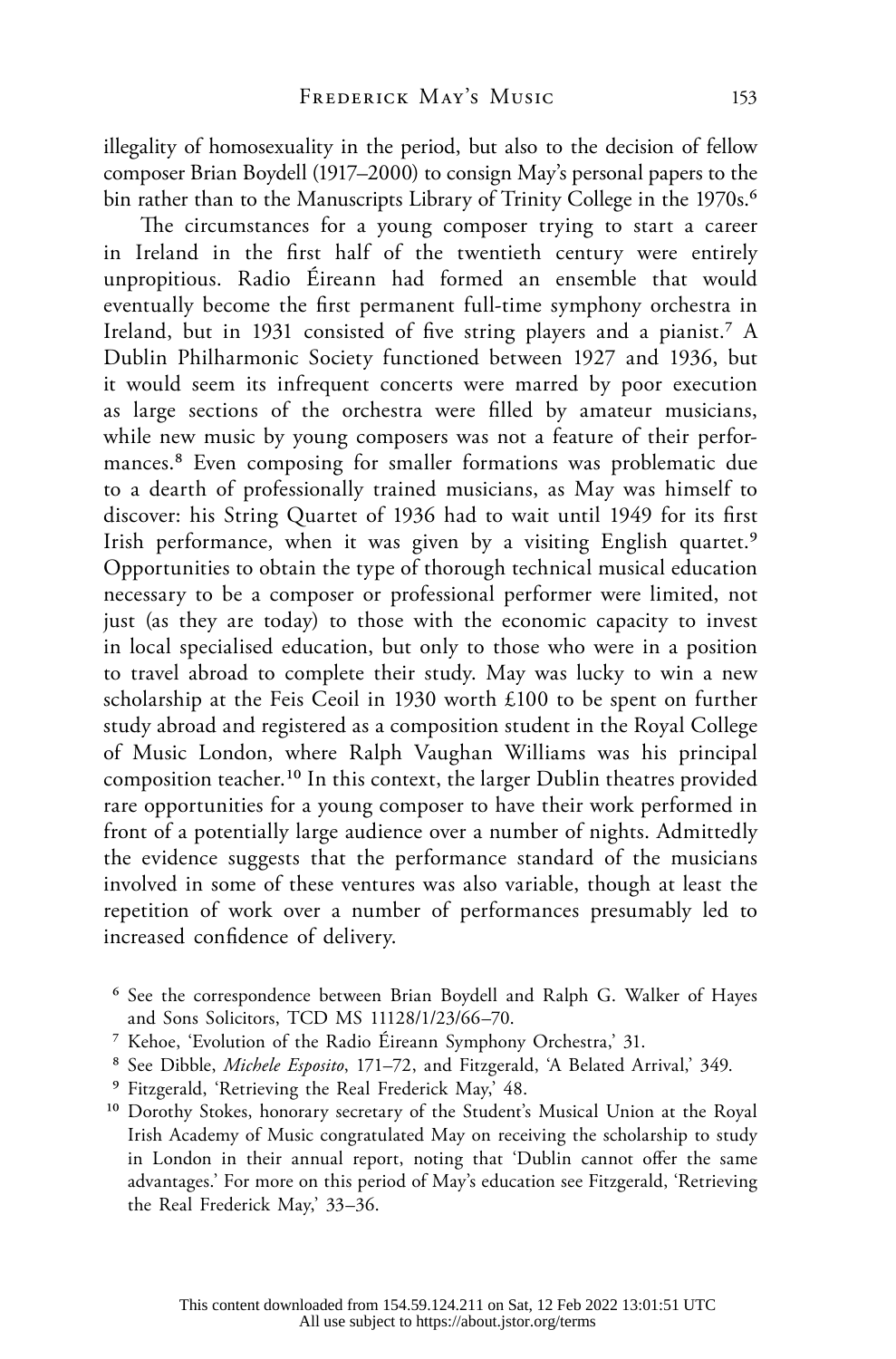For the production of *Mogu of the Desert*, May was asked to provide music for a group consisting of flute, violin, cello, double bass and piano, while the various songs were to be performed by the actors.<sup>11</sup> For a twentyyear-old with no experience of working in the theatre, the commission to compose music for *Mogu* was a very large and potentially daunting task. It may be seen to indicate a measure of confidence in this young composer on the part of the directors, or it may simply be the case that by choosing someone young and inexperienced, the company was able to get a substantial amount of music for little or no money. By the winter of 1931, May had embarked on his second year of studies in London, but he had returned to Dublin in December to take his final exam for the Bachelor in Music (Mus. B.) at Trinity College Dublin, which at the time was an external degree.<sup>12</sup> The degree was conferred on 10 December, and on the same day May began work on the music for *Mogu*.13

The surviving sketches, score, and parts for the music give some interesting insights into the manner in which the production was put together. While today the play is problematic, containing as it does all the worst orientalist tropes of violent sadistic male rulers, barbarous practices, and sexually objectified women lumbered with names such as 'Moon-of-Love' or 'Food-of-Hearts,' this would not have been problematic at the time. Indeed, Colum was convinced that Edward Knoblock's hit play *Kismet* (1911), which went on to became a successful musical in the 1950s, was based on ideas taken from the first version of his *Mogu*.14 The problems for the Gate audience were rather more fundamental. It is evident that once work began on the production, it dawned on producer Hilton Edwards that the play, which traces the rise of the vagabond Mogu to the position of Vizier after his daughter attracts the love of the King of Persia and the subsequent reversal of his fortunes, was lacking in the individual characterisation or strength of plot that might have made it stage-worthy. A decision had therefore been taken to enliven the work with a series of songs for the principal characters, drawing the play closer to the world of the musical and potentially making it more inviting for a post-Christmas

<sup>11</sup> The full score and sketches for the *Mogu* music are held by the Manuscripts and Archives Department of Trinity College Dublin Library, TCD MS 11495/5/1/1–7.

<sup>12</sup> Fitzgerald, 'Retrieving the Real Frederick May,' 37.

<sup>13</sup> May, 'Music for *Mogu*,' TCD MS 11495/5/1/1.

<sup>14</sup> See 'Colum's Secret Lay in Bare and Stony Tracks of Connaught Bogs,' *Irish Times*, 19 January 1972, which records mac Liammóir's comments at Colum's funeral regarding *Kismet*. See also '*Kismet* and Mr Padraic Colum,' *Irish Times*, 2 April 1912, and a further letter from Colum printed alongside one from Thomas Kettle, 'Kismet and Mr Padraic Colum,' *Irish Times*, 6 April 1912.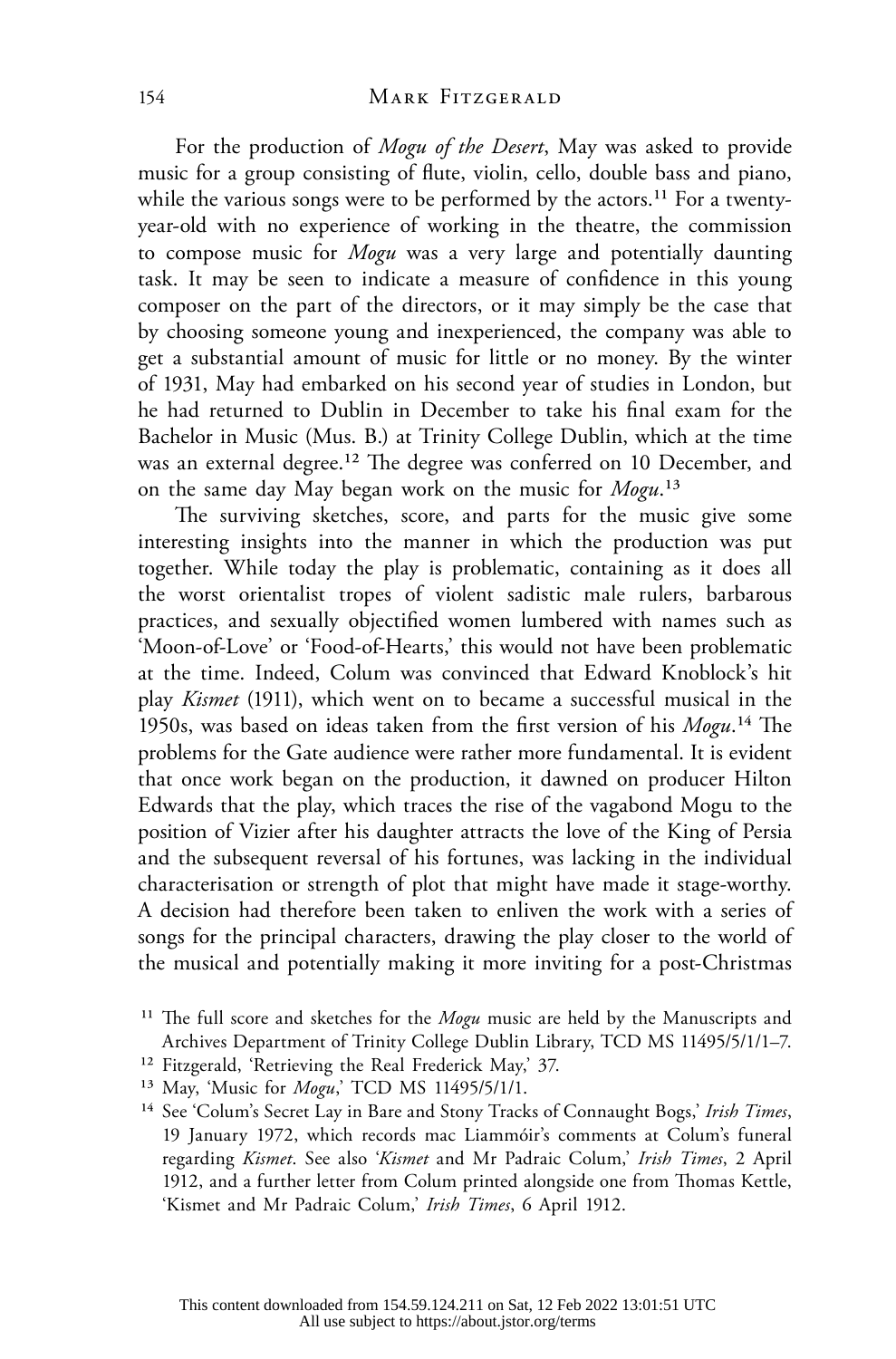theatre audience. One of these songs, sung by Mogu's daughter Narji, took its text from a passage in the first act of Colum's play where she recalls what she describes as 'the words in the song.'<sup>15</sup> This was then moved to the opening of the work to provide a vocal curtain raiser, its text focusing on a dream of escape from ordinary life ('I perceive it was only a dream, the thought that came to me / The thought that the desert was passed, that we were on the couches / I thought we had dainty food, that singing and wine were around us'), and perhaps also acting as a subliminal 'author's apology' for the orientalist fantasy that followed. An 'Ethiopian Chant' for two Ethiopian captives also took its text from Colum, transplanting lines of a conversation from the end of his third act to the second act. For the rest of the songs, new words not relating to anything in the Colum play were written by an unknown hand, providing May with a range of texts of dubious quality to set. Mogu therefore introduces himself with a 'Desert Song,' beginning:

> I come from lands are [*sic*] hard and bare, the desert lands Where scanty fruits are thorn encased, in desert lands, where they are lone the beasts that prowl From shade to shade across the waste of desert lands

Where the mad ostrich wheels in haste through desert lands Where men are like the desert rocks that yield no herbage to the flocks Men that for hopes have stripes and mocks in desert lands.16

An even greater challenge for the composer was provided by the texts to a 'Mouse Song' ('O little runner on four feet, / spirit of unobtrusiveness / Thou who are always at a task / Who hast wise eyes and modest dress') and a 'Nose Song' ('O nose that is the king of kings / O nose of Mogu firm and high / O'er all the noses of mankind / This song gives thee supremacy / No force can ever cut thee off / Nor root thee up O deep based nose'), also sung by Mogu.17

- 16 May, 'Music for *Mogu*,' TCD MS 11495/5/1/1.
- 17 May, 'Music for *Mogu*,' TCD MS 11495/5/1/1. At some point in the rehearsals the first four lines seem to have been cut, judging by the vocal parts. The bizarre words relate to a twist in the plot whereby Mogu finds, after he has agreed to

<sup>15</sup> Colum, *Mogu the Wanderer or The Desert*, 17.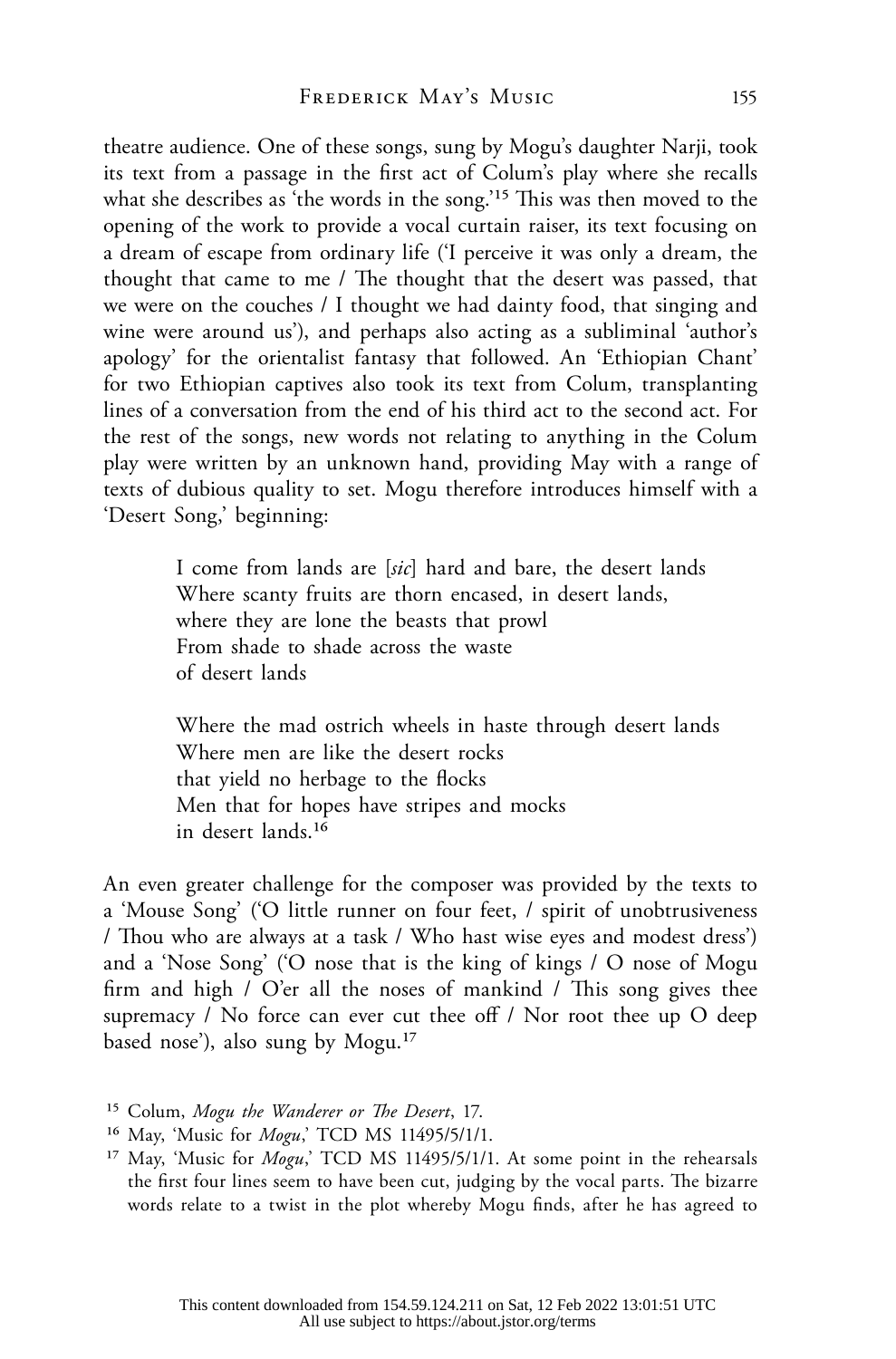May's sketches show that he initially composed ten pieces for the play. These can be divided into songs for the principal actors, scene-setting pieces, and short instrumental pieces required directly by the text. In the first category come four songs for Mogu (the 'Desert Song' and 'Song of deliverance from the desert' in the first act and the 'Mouse' and 'Nose' songs in the third), Narji's Song 'I perceive it was only a dream,' court poet Nuseyr's song 'O forest bird,' and the duet for two of the Ethiopian Captives (Ethiopian Chant: 'Our boat floats on the water'). In terms of more general scene setting, a short 'Fruit Seller's Cry,' which is used to enliven the lengthy first scene, takes its cue from a stage direction that refers to a passing fruit seller. A chorus titled 'The Mighty Indian' is used at the end of Act I to indicate Mogu's transformation from vagabond to Vizier while also providing a suitably loud ending to the act and is used again as an effective curtain number to close the first scene of the last act and a second time as Mogu's status is reversed. A flute solo is required directly by the text as Mogu in Act III asks the Vizier's Historiographer Kassim-Farraj to play something on the flute to soothe him.18

By the time the play had gone into production, a number of other pieces had been added to the score. A 'Persian Dance' is used to signal the presence of Chosroes, the King of Persia. It is heard at his first appearance and is used again at the opening of the second act, which begins with a scene between Chosroes and Nuseyr. It also appears after Narji has been chosen by Chosroes to be his wife, as she exits stating 'the King awaits me at the Pavilion.' A short passage titled 'Melodrama' seems to have been used to accompany a portion of the scene for the Ethiopian slaves, but a substantial amount of this scene may have been cut, as other musical cues relating to it are crossed out on the running order. A second flute solo was also provided. A 'Butterfly Dance,' which in Colum's text is performed by Narji in the first act, seems to have been used instead for the dance at the Act III banquet performed by the slave Moon-of-Love. While this piece is included in May's full score, the handwriting is John Larchet's, suggesting that he was the author. The *Irish Times* review mentions that John Larchet composed one song for the production and some of the parts for this piece entitled 'Kisses of Women' are to be found inserted loosely

marry Gazeleh, a woman of the King's harem, that men who marry ladies from the harem must have their nose cut off. While the number of songs for Mogu reflects the centrality of the role, it also takes advantage of the fact that Edwards had been trained vocally, unlike some of the other actors. See Fitz-Simon, *The Boys*, 47–49.

18 May, 'Music for *Mogu*,' TCD MS 11495/5/1/1–3.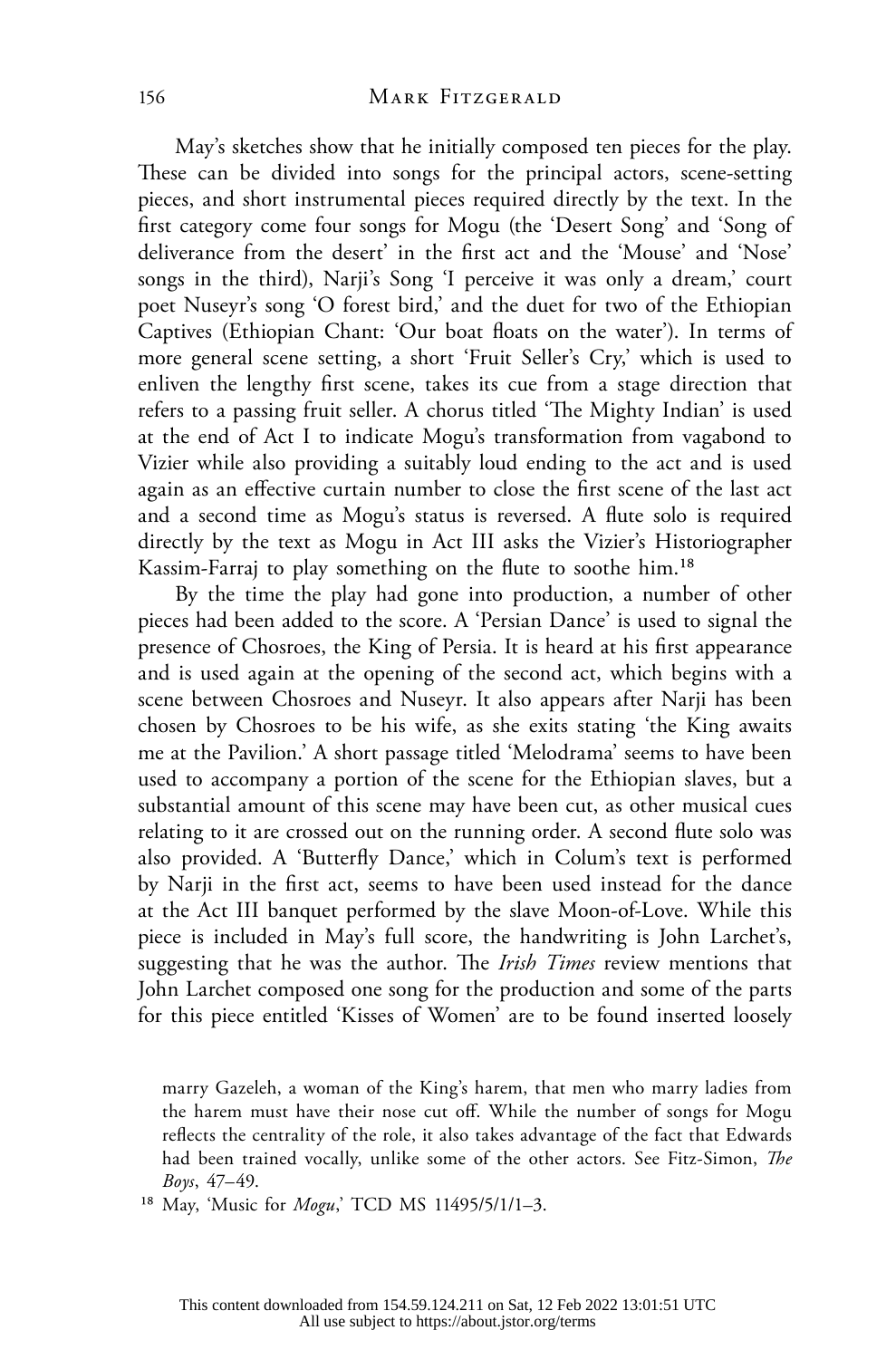in the instrumental part-books.19 It was placed after a scene between Mogu and Gazelah, a woman from the King's harem with whom Mogu has fallen in love.

In total, the surviving full score of the music indicates that there were thirty separate musical cues, and a further three that were deleted at some point in the rehearsals.20 Many of these consisted of repetitions of earlier cues or sections of the songs, sometimes played as purely instrumental pieces. Both this, and the fact that several of the shorter pieces such as the 'Fruit Seller's Cry' or 'The Mighty Indian' have notes on the score to say they have to be played through twice, suggests that, as rehearsals progressed, more music was incrementally added to enliven the production. The cuts to the second act and the decision to alter it from a three-act to a four-act production all took place at a relatively late point. The fact that Larchet had to assist with the provision of music also suggests that the various additional pieces were requested at the last minute, leaving May without enough time to complete the work himself. Perhaps more interestingly, in May's sketch for the 'Ethiopian Chant,' the vocal line alternates between a group of men, a group of women and passages for both, indicating that May was unaware that this was a text for two male slaves and not a large group of actors. This suggests that, while composing the main cues, May was not actually certain how these specially written texts were to fit into the dramatic action of the play.

While the use of the Phrygian scale for the 'Persian March' and its alternation between harmonised and unharmonised phrases could be seen to have given the music a mildly 'orientalist' sound, most of the songs are composed in May's customary musical language, which is indebted to contemporary English music, somewhat lushly harmonised and chromatic. That May briefly considered making his music sound in some way exotic is suggested by a note at the top of the sketch for Nuseyr's song, which states: 'In a Persian mode.' However, this was crossed out and no attempt was made to make the song sound in any way Persian. True grand opera orientalism was reserved for the intervals; after Act II, violinist Bay Jellet performed solos from the Camille Saint-Saëns opera *Samson and Delilah*,

- 19 The *Irish Times* review states: 'The music of *Mogu of the Desert* is the work of Dr J.F. Larchet and Mr Fred M. May, Dr Larchet's contribution being the setting of one song and Mr May's the settings of several beautiful lyrics.' See '*Mogu of the Desert*: New Play at Gate Theatre.'
- 20 This includes an overture, listed in the index, which does not appear in the score. Presumably this role was played by one of the other pieces from the score, possibly an instrumental version of Narji's song.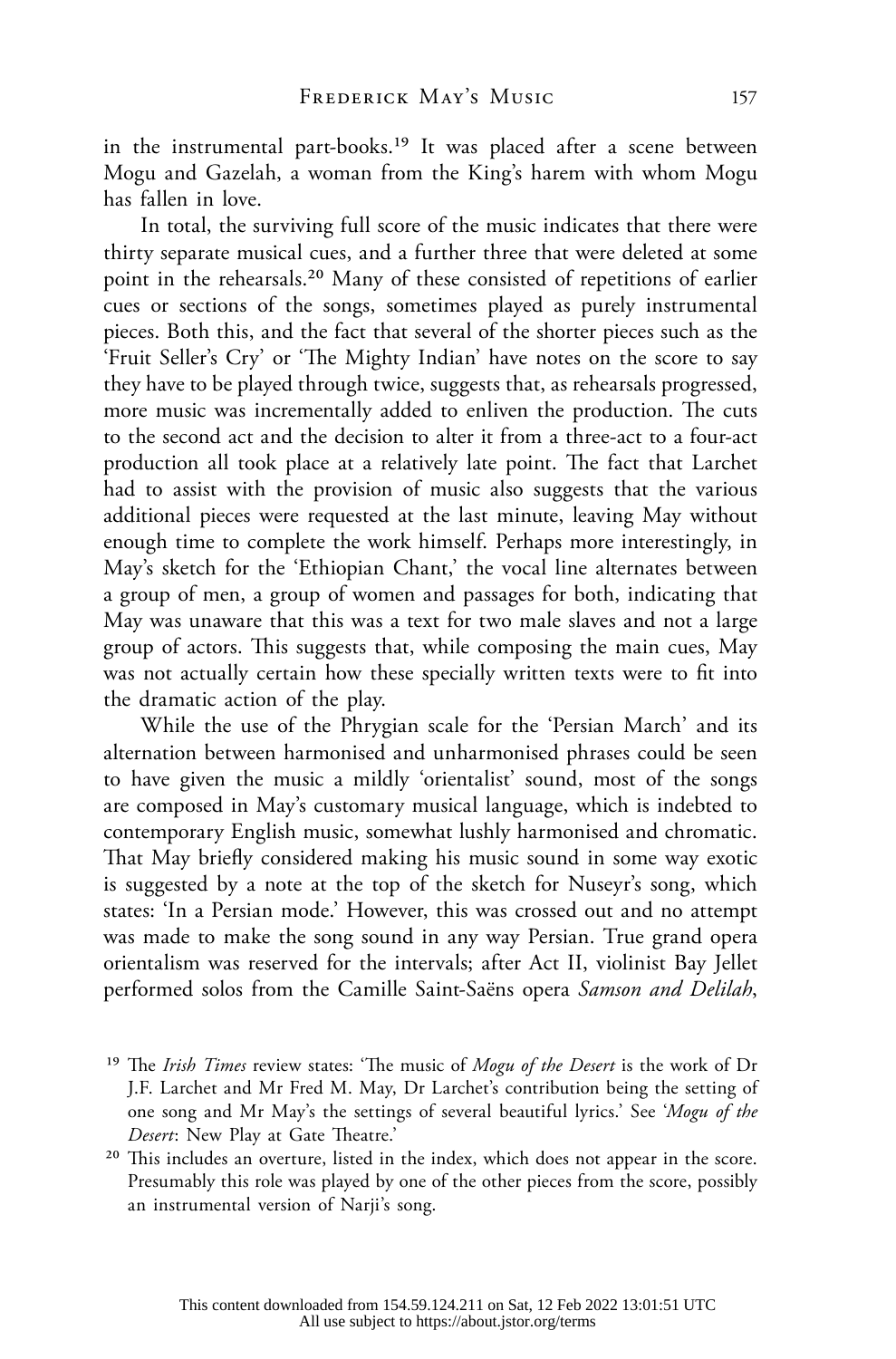while in between the scenes of the final act an arrangement by Larchet for the ensemble of the 'Song of the Indian Guest' from Nikolai Rimsky-Korsakov's *Sadko* was performed.21

May made a number of concessions to the fact that he was not writing for professional musicians. The violin is used to double the solo voices in all the songs to aid the actors with pitching the melody and in general the string and flute parts are quite straightforward. Despite this, one or two slightly more challenging moments in the cello line had to be rewritten and simplified, presumably to suit the capability of the player. Also, it seems that the careful doubling did not save all of the actors, as the *Irish Times* noted that John Stephenson, who played Nuseyr, 'did get somewhat out of tune in his singing.'22

While reviews seem to have mentioned the music favourably, not everyone was impressed by this refashioning of the play. In George Yeats's scathing report to her husband, she notes:

It was a bad performance, the music was quite intolerable, it turned the play into something approaching light opera although there was not a great deal of it. The music should have been flute only, the songs almost spoken. No difference was made between the dressing of the Romans and that of the Persians, nor was their acting different so one lost a most necessary sense of balance in the first act and in the 3rd. Hilton Edwards played Mogu as he played the jew in *Jew Suss*, the women were atrocious, the scenery and lighting excellent, the dresses and colours ditto; Colum said to me as we were going out 'I don't recognise my play'. (They had cut an essential part of the second act, he told me.) $23$ 

While Colum's bewilderment at the cutting, reordering and wholesale alteration of the play is understandable, George Yeats's comments can be seen as a reflection of some of W.B. Yeats's earlier pronouncements on music and certainly, in this case, the quality of the words would suggest that a clear declamation would not have been any help to the success of the production. May himself was happy with at least some of the music, as Nuseyr's song 'O forest bird' from Act II was a feature in recitals May gave four years later in 1935. Mac Liammóir and Edwards must also have

- 22 '*Mogu of the Desert*: New play at Gate Theatre.'
- 23 See Saddlemeyer, '"Yours affly, Dobbs,"' 294.

<sup>21</sup> The flute part for the Rimsky-Korsakov arrangement is to be found in the instrumental part-books entitled 'Hindoo Song.'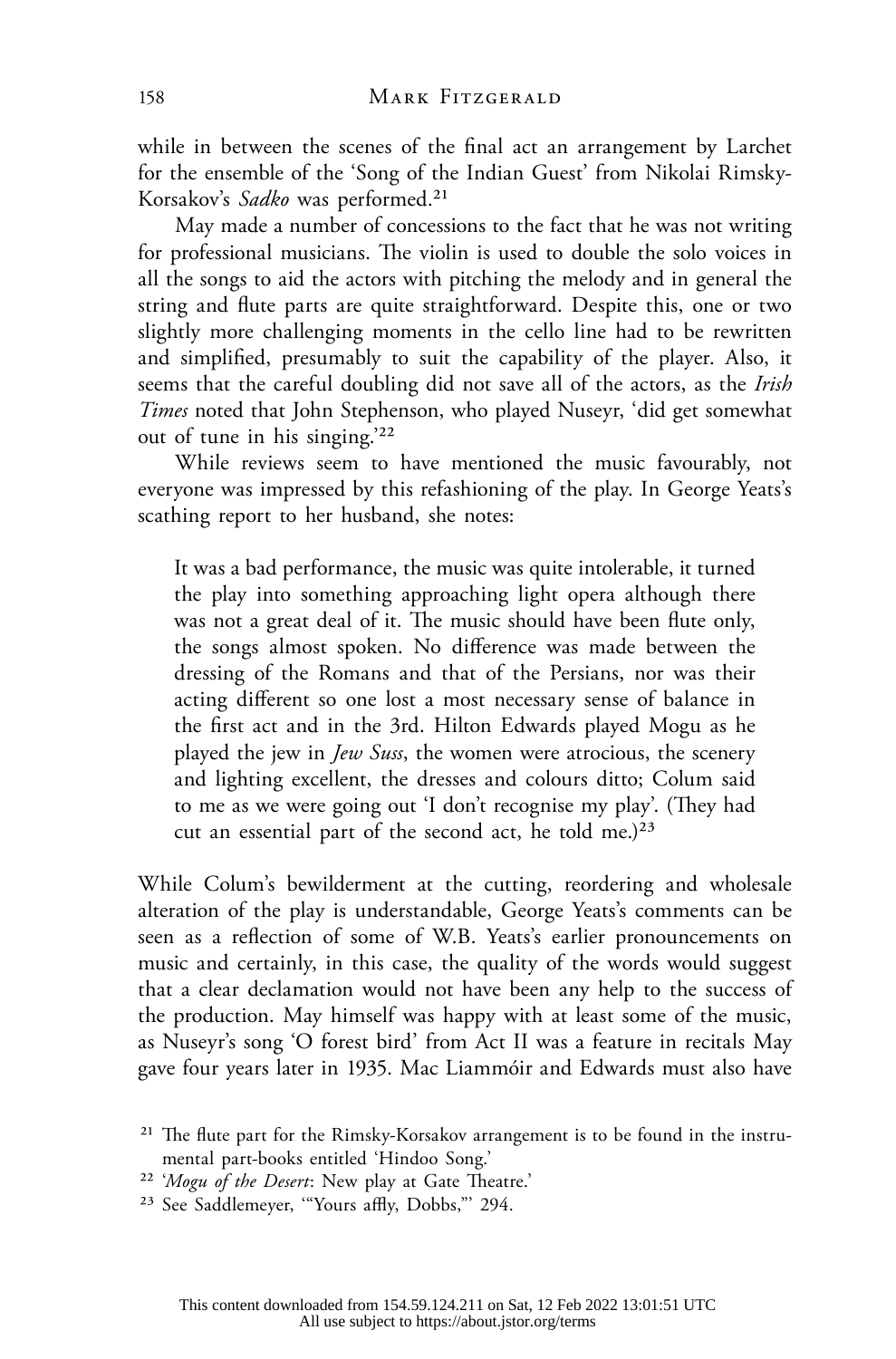been happy with May's music, as in 1933 he was asked to provide music for the first production of a new play by Denis Johnston, *A Bride for the Unicorn*.

From a surviving letter that May sent to Johnston after the initial run, we can gather some facts about the preparation for the production. May notes that while he was at one, or possibly more, of the early rehearsals, he could not stay in Dublin to see the performances, as he had to return to college in London. In addition, he notes, 'I read the play over in such a hurry that I only received a confused impression from it, and I very much hope it will be produced in London.'24 It would seem that, once more, there was not a lot of time for May to compose the music. Unlike *Mogu*, where the music was draped hastily over Colum's text to hide some of its inadequacies, in *A Bride for the Unicorn*, the music was intended as an integral structural element from the outset. Johnston's subtitle for the 1933 version of the play was 'fantasia and fugue in two parts' – two musical terms referring to both a free form (fantasia) and a strict contrapuntal form: in other words, music with two or more independent voices combined. In an essay on production, Hilton Edwards drew explicit links to this idea of musical form, describing the play as a development of 'the symphonic form' of *The Old Lady Says 'No!'*, and observed that the themes of the play unfolded 'simultaneously in the manner of counterpoint.'25 He added that 'this contrapuntal construction depended upon the audience receiving a general impression such as one receives at the first hearing of a musical work rather than a concise unfolding of a story.'26

The self-conscious linking of the play to musical forms by author and producer was also a reflection of the importance actual music played in the unfolding of the performance. It is clear that Johnston did not write the play with the Gate Theatre in mind, as his stage directions indicate a larger theatre with much greater musical and technical resources. The play begins with an overture that Johnston requests should consist of 'slow music in chords of modern timbre that are intimately connected with the plot – cold wintry music.' He adds that 'as the orchestra draws to its climax, the theme is taken up by an unseen Player at a piano. To a series of arpeggios, a spotlight rises upon a baby grand piano downstage, at which a girl is seated.' Having described the set, the player, and an elderly gentleman who sits by her, additional descriptions of the music state that it rises 'to a series of chords faintly suggestive of the chiming

<sup>&</sup>lt;sup>24</sup> May, 'Letter to Denis Johnston, 7 June 1933,' TCD MS 10066/287/2083.

<sup>25</sup> Edwards, 'Production,' 36.

<sup>26</sup> Edwards, 'Production,' 36.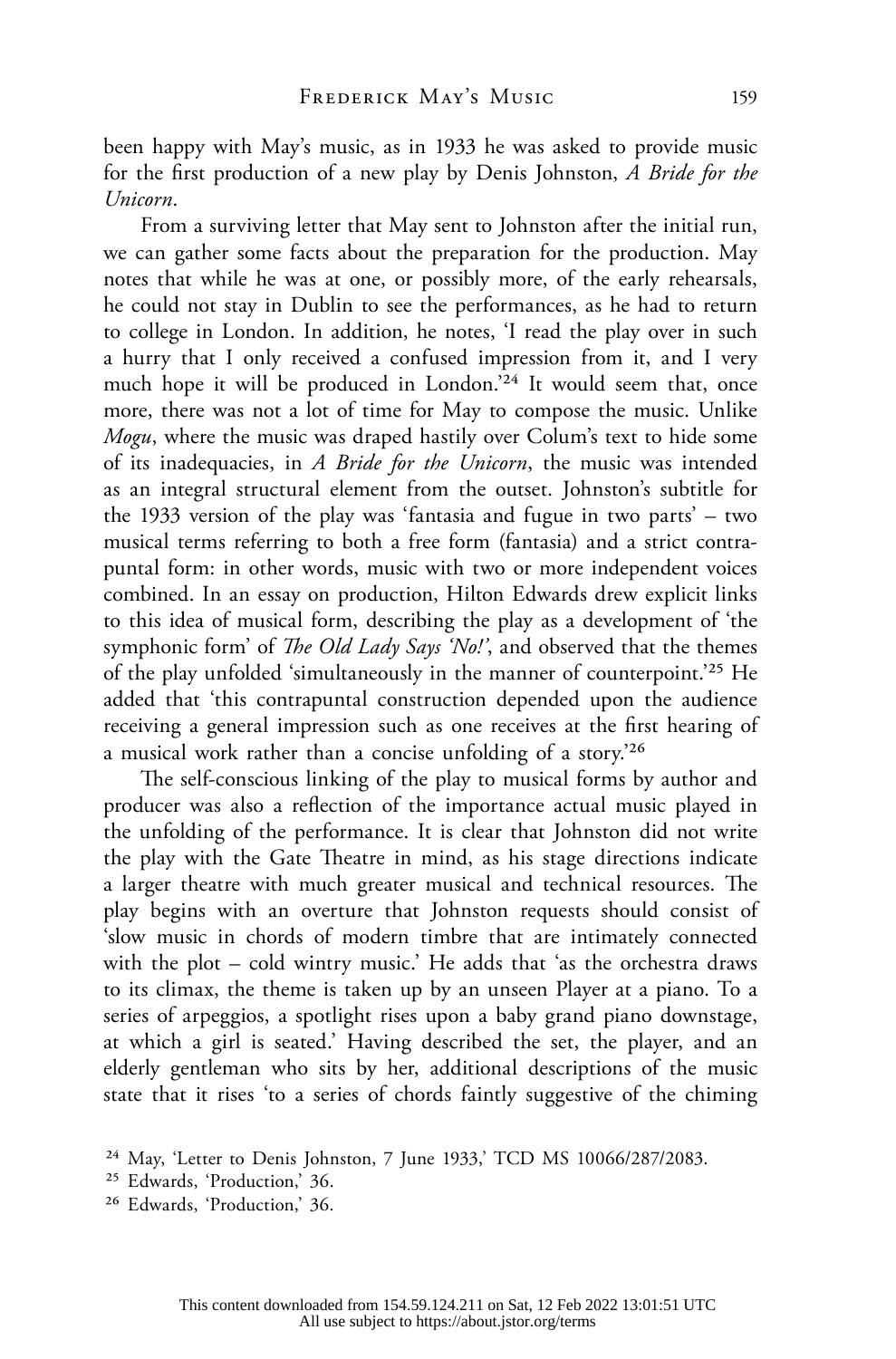of the hours.' At this point, the Player stumbles over a phrase, retries it and writes on the manuscript from which she is playing, like a woman practising diligently at home. Further attempts follow, before 'the phrase she is attempting is taken up and played through successfully upon an unseen piano in the Orchestra.'<sup>27</sup> After a passage in which the two pianos play in duet, the Player on stage finds that there is 'a well-dressed man in party clothes, seated at another piano' in the orchestra.28 Even if we interpret the word orchestra liberally to mean a small group such as that used for *Mogu*, the use of two pianos in addition to the orchestra would present issues of space and expense for a small theatre like the Gate. The orchestra and pianos have to provide music in a wide range of musical styles, some of it drawn from pre-existing sources such as Wagner's 'Wedding March' and any 'well-known hotel air,' while at another point Johnston requests 'the dreary strains of a provincial orchestra.' In addition to this, the eleventh scene requires a group playing dance music behind a curtain on the upper level of the stage. Various passages were designated to be sung by the actors and one of the characters, Egbert the Eccentric, has to play the violin at two points in the play.

Faced with such demands, a series of practical and innovative solutions had to be found. May was commissioned to write music for two pianos and timpani as well as a solo violin piece for Egbert. With no orchestra available for the opening, Johnston's production notes state that 'the orchestral introduction for the first Dublin production had to be played upon an electric gramophone wired for three loudspeakers.'29 The music was the first side of a recording on 78s of 'Uranus' from Gustav Holst's suite *The Planets*.30 The opening brass and timpani figure would certainly convey a sense of cinematic drama as the house lights were dimmed, but it is harder to reconcile the genial music that follows with Johnston's request for cold wintry music and slow chords. At the climactic moment of the eleventh scene, when midnight strikes and the Masked Woman reappears, Johnston notes 'orchestral music is preferable to the piano' and adds that, in the first production, the last side of 'Neptune' from Holst's

<sup>27</sup> All indications are taken from the unpublished 1933 version of Johnston, *A Bride for the Unicorn*, TCD MS 10066/3/1.

<sup>28</sup> Johnston, *A Bride for the Unicorn*, TCD MS 10066/3/1.

<sup>29</sup> Johnston, 'Notes for music of *A Bride*,' TCD MS 10066/3/55.

<sup>&</sup>lt;sup>30</sup> This was presumably Holst's 1926 recording with the London Symphony Orchestra and Chorus, though it may have been a copy of his earlier acoustic recording with the same forces. Johnston's consistent misspelling of the composer's name in his notes suggests the 78s may have been provided by Edwards and mac Liammóir.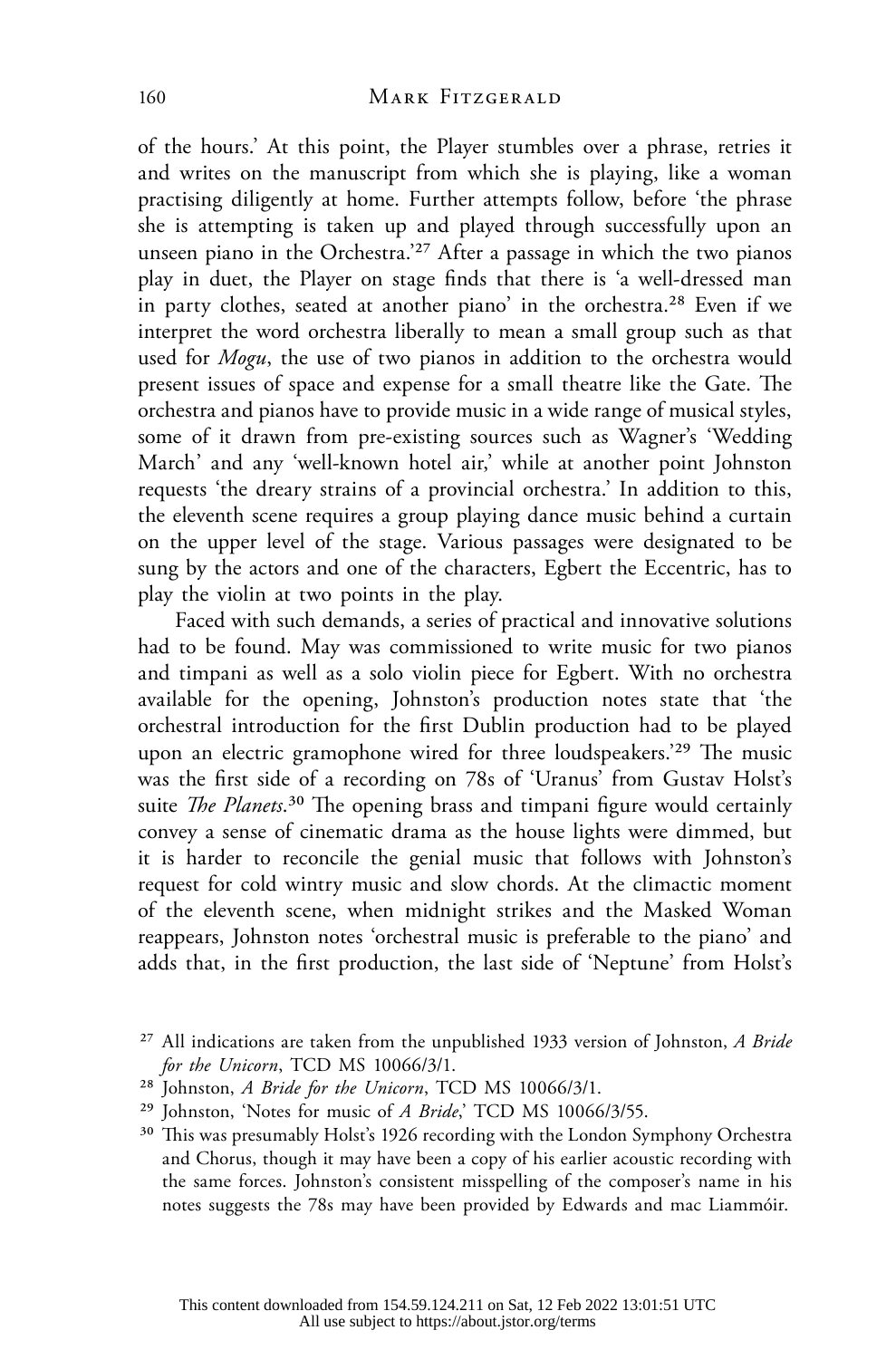*The Planets* was used. In this case, the unusual harmonic and orchestral textures (including a distant female choir) would have been extremely novel, modern, and unusual for a Dublin audience in 1933.<sup>31</sup> When one considers the surface noise of the 78s and the further distortion created by the amplification process one can imagine how this contributed to what one critic described as the violently experimental form of the play.<sup>32</sup>

May provided five pieces of original music for the play. The first piece, entitled 'Clock theme,' was to be played as the side of 'Uranus' came to an end. It is not clear if May was aware that his music would be prefaced by an extract from 'Uranus,' but it is possible that he was, as the low B to which Holst's music descends at the natural point where one could cut it off (bars 108–16) forms the bass of the first of the series of harmonically ambiguous chords with which May's music begins. It would also explain why, after only four bars, he moves to a series of chords directed to be played 'with a chime-like sonority,' corresponding with the second paragraph of Johnston's directions. After seventeen bars of this music, we hear a simple phrase in octaves that seems to be the phrase that the on-stage Player has to stumble over and try repeatedly. Scrawled out in the manuscript are a series of variations on this phrase, presumably to guide the Player in playing it *in*correctly. The second part of the cue then consists of a piano duet that is based on this little phrase, again corresponding to Johnston's directions.

The other cues composed by May offer fewer complications. There is a monumental setting for the chorus of the seven companions of the hero John Phosphorus at the close of the first scene, titled 'Sing, oh children of triumphant Zeus.' Johnston's stage directions indicate that they should be accompanied by both pianos, the on-stage piano to be played by Egbert the Eccentric. May provides a setting for the two pianos and timpani in which the on-stage piano closely follows the sung parts, while the orchestra piano has a more independent harmonic function, thus following the stage direction while also helping to ensure the chorus of actors stays together and in tune. In the third scene, the Drunken Swell has a song called 'The shoes stand sentry at the door,' which is scored for voice and piano. For the

<sup>&</sup>lt;sup>31</sup> There was a performance of five of the movements in Belfast in 1931 by a specially augmented BBC orchestra. See 'In the Northern Capital: A Holst Masterpiece.' While three movements (Venus, Mercury, and Jupiter) were performed by the Radio Éireann Symphony orchestra in 1949 and Mars was performed (with Jupiter) in 1954, it would seem the first complete Dublin performance of *The Planets* took place only in 1963. See Kehoe, 'The Evolution of the Radio Éireann Symphony Orchestra,' 303 and 356, and Acton, 'R.E. concert at Gaiety Theatre.'

<sup>32</sup> D.M. 'New Play's Success.'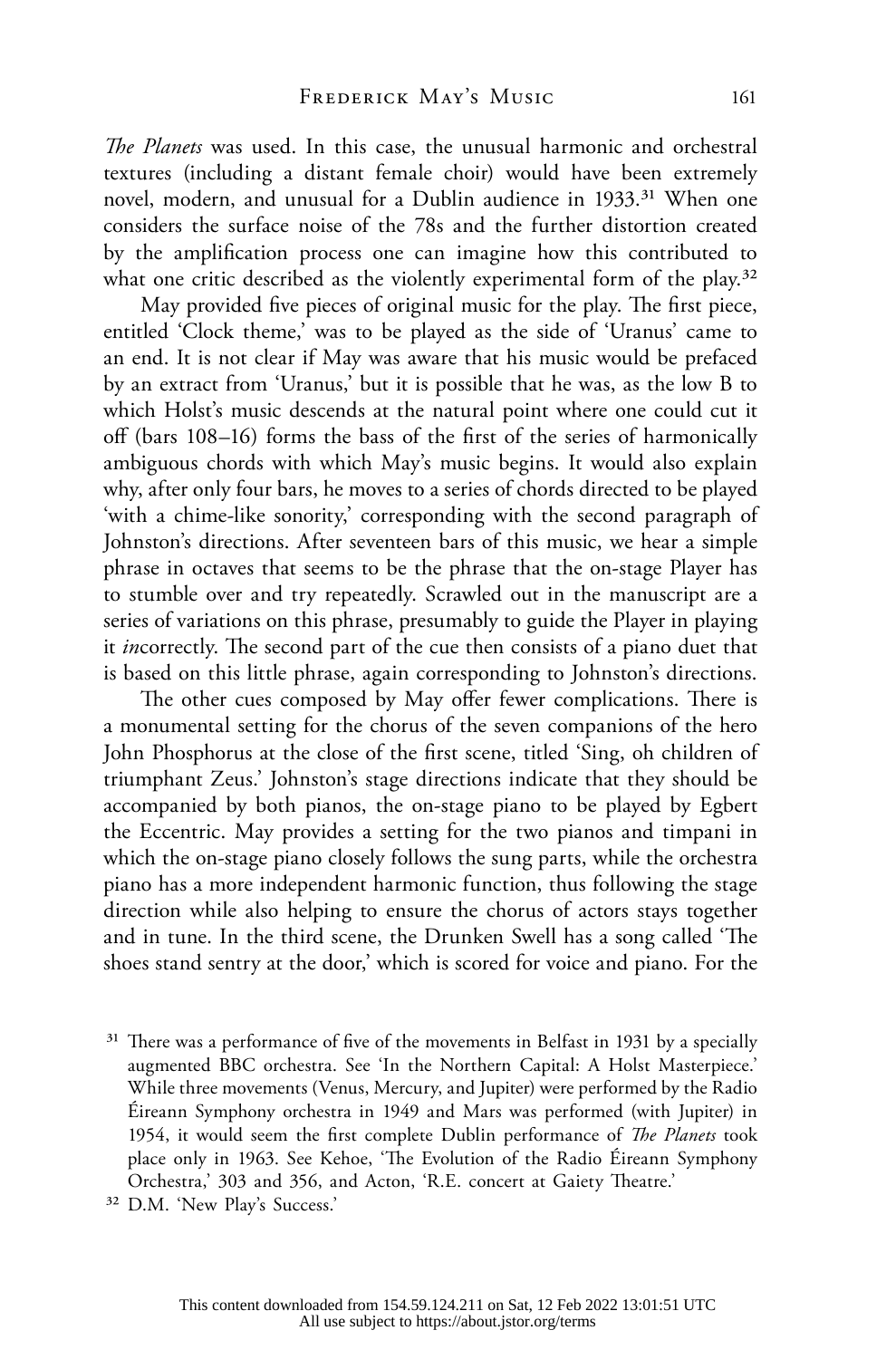tenth scene, May provided a short violin solo which is played by Egbert. The remainder of May's cues belong to the final scene, a largely musical coda in which a chorus titled 'Woe, woe, Adonis is dead!' is followed by a short song for the Drunken Swell, 'The sun has set,' before the play ends with a repeat of the first scene chorus ('Sing, oh children of triumphant Zeus'). Apart from the use of pre-existing music, as with the *Mogu* music, extracts of May's cues were used at other points in the play. For example, in the eleventh scene, which begins with 'a blare of any new popular dance tune,' Johnston asks for 'a syncopated version of Triumphant Zeus played softly by the dance orchestra.'33 In May's scrawled list of cues, there is a note that this is 'to be played in the same key as the [gramophone] dance,' so it seems that the pianist had to fill the role of Johnston's dance orchestra, taking over from a recording of a dance tune.<sup>34</sup>

By the time May composed the music for *A Bride for the Unicorn*, he had developed substantially as a composer. He had almost completed his training at the Royal College of Music and his first orchestral work, the *Scherzo for Orchestra*, had been rehearsed in public in London.35 The music reflects this growing confidence and is more individual in character than much of the music for *Mogu*. Unfortunately for May, the ambitious nature of his settings caused problems for the cast. As he had returned to London, he was not able to provide solutions to the difficulties caused in particular by his flamboyant setting of 'The shoes stand sentry in the hall,' in which the piano has a strongly independent role rather than acting as sympathetic support for an amateur singer. Art Ó Murnaghan, who was playing Egbert (a character that has to play the piano in the first scene and mime playing the violin in the tenth scene) was drafted in to compose an alternative easier setting of 'The shoes stand sentry.'<sup>36</sup> He preceded this with a short, almost atonal instrumental passage to mark the point where John enters the bedroom of the mysterious lady, which contrasts bizarrely with his plain and undemanding setting of 'The shoes stand sentry in the hall.' Ó Murnaghan also provided a simple chant setting of a text in the fourth scene that was originally to be recited 'in unison with stiff stylised gestures,'37 presumably as the decision to chant the text was taken after May's departure. Despite these problems, it is notable that the most positive

- 35 Fitzgerald, 'Retrieving the Real Frederick May,' 39.
- $36$  Ó Murnaghan also worked at the Gate in a variety of other capacities including stage manager and designer.
- <sup>37</sup> Johnston, 'Notes for music of *A Bride*,' TCD MS 10066/3/55.

<sup>33</sup> Johnston, 'Notes for music of *A Bride*,' TCD MS 10066/3/55.

<sup>34</sup> May, 'Sing O Children' and sequence of cues, TCD MS 10066/3/16.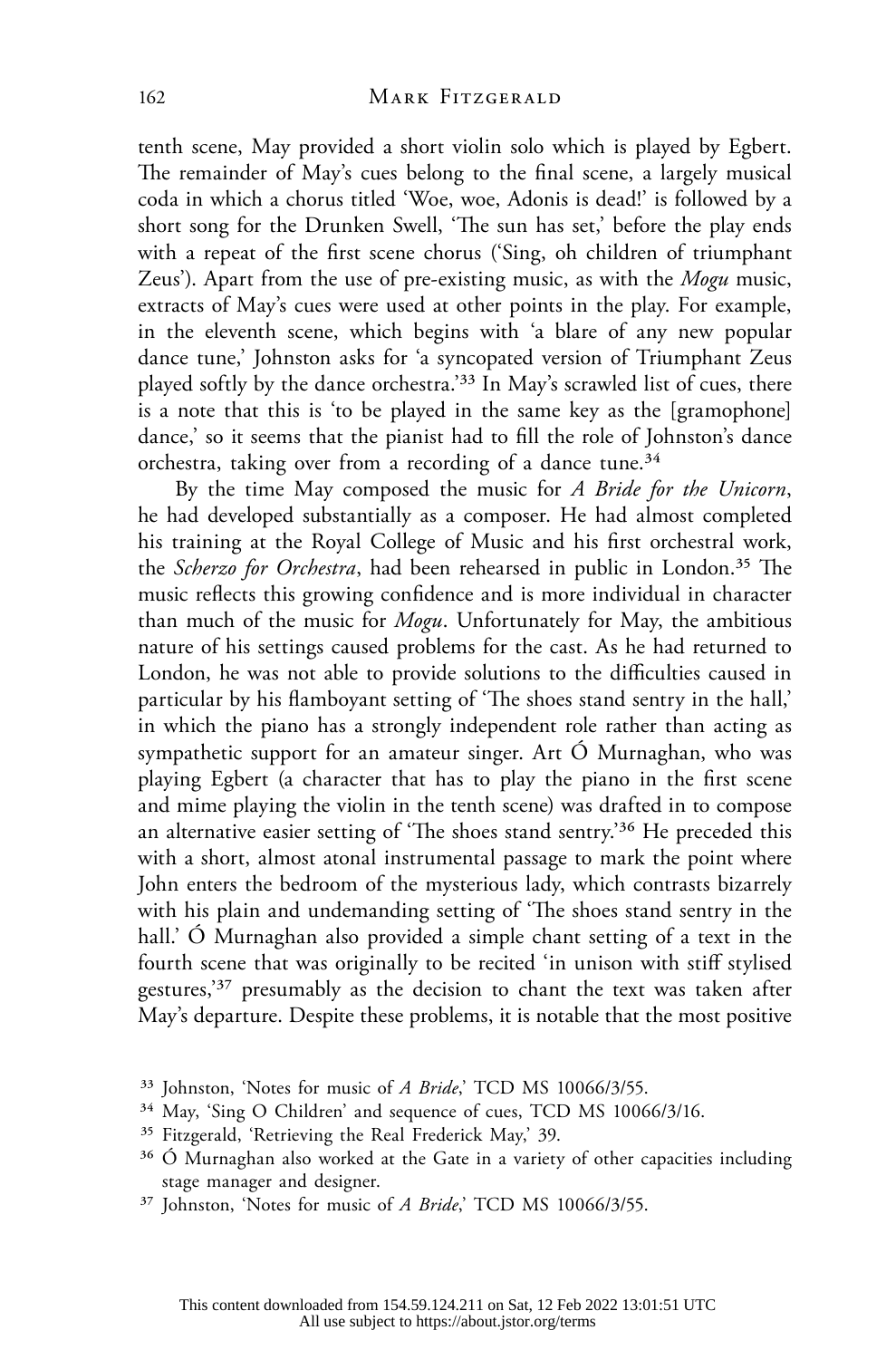of the reviews not only singled out 'the gravely poetic lament for Adonis,' but also highlighted the way in which 'music and rhythmic sounds played on our nerves,'38 indicating the vital part the music played in conjunction with the challenging text, dazzling scenography, and flexible direction to 'cut clean away from the old 'realistic' stage tradition.'39

The play itself was not successful and Johnston decided to rewrite it, publishing the new version in 1935.40 A production was mounted at the Gate in April of that year. Due to the substantive nature of the revisions, new music was required and a decision was taken to commission this from Arthur Duff (1899–1956) rather than from May. It is possible that May was not in Ireland at the time the work went into production, but it is also possible that the problems posed by some of his settings were responsible for the change of composer. On the other hand, it is possible that Duff was put forward by Johnston, who had heard and admired some of his earlier work.<sup>41</sup> That May never composed for any Gate production after this date may be due to the fact that in January 1936 he became director of music at the Abbey Theatre, having already deputised there for John Larchet at the end of 1935. It is not impossible that there was some personal falling out between May and the directors of the Gate; his next recorded appearance at the Theatre was in a song and piano recital presented by Lord Longford in 1937, at which he performed a number of piano works, while the singer Hamlyn Benson premiered a song by May titled 'By the bivouac's fitful flame.'42

Whatever the reason for May's lack of further engagement with the Gate Theatre, the two commissions he received in the early 1930s were extremely important in bringing the young composer's music to the attention of the wider Dublin audience.<sup>43</sup> Undoubtedly the experience he gained was crucial in helping him to secure the job at the Abbey Theatre ahead of other candidates such as Arthur Duff, who had worked with Yeats at the Abbey on the music for *The King of the Great Clock Tower* and *Resurrection* and who had also composed a ballet for the Abbey School of Ballet.<sup>44</sup> The appointment at the Abbey, while providing a secure income,

- 39 'Mr Johnston's New Play *A Bride for the Unicorn*.'
- 40 Johnston, *Storm Song and A Bride for the Unicorn*.
- 41 Duff, undated letter to Denis Johnston, TCD 10066/287/1126.
- 42 'Gate Theatre: Song and Piano Recital.'
- 43 The *Irish Independent* review of *Mogu*, for example, after naming the composers, stated that 'the songs are among the best things in the play.' D.S., 'Gate Players Have Difficult Task.'
- 44 O'Meara, 'A Gentle Musician: Arthur Duff,' 19.

<sup>38</sup> D.M., 'New Play's Success.'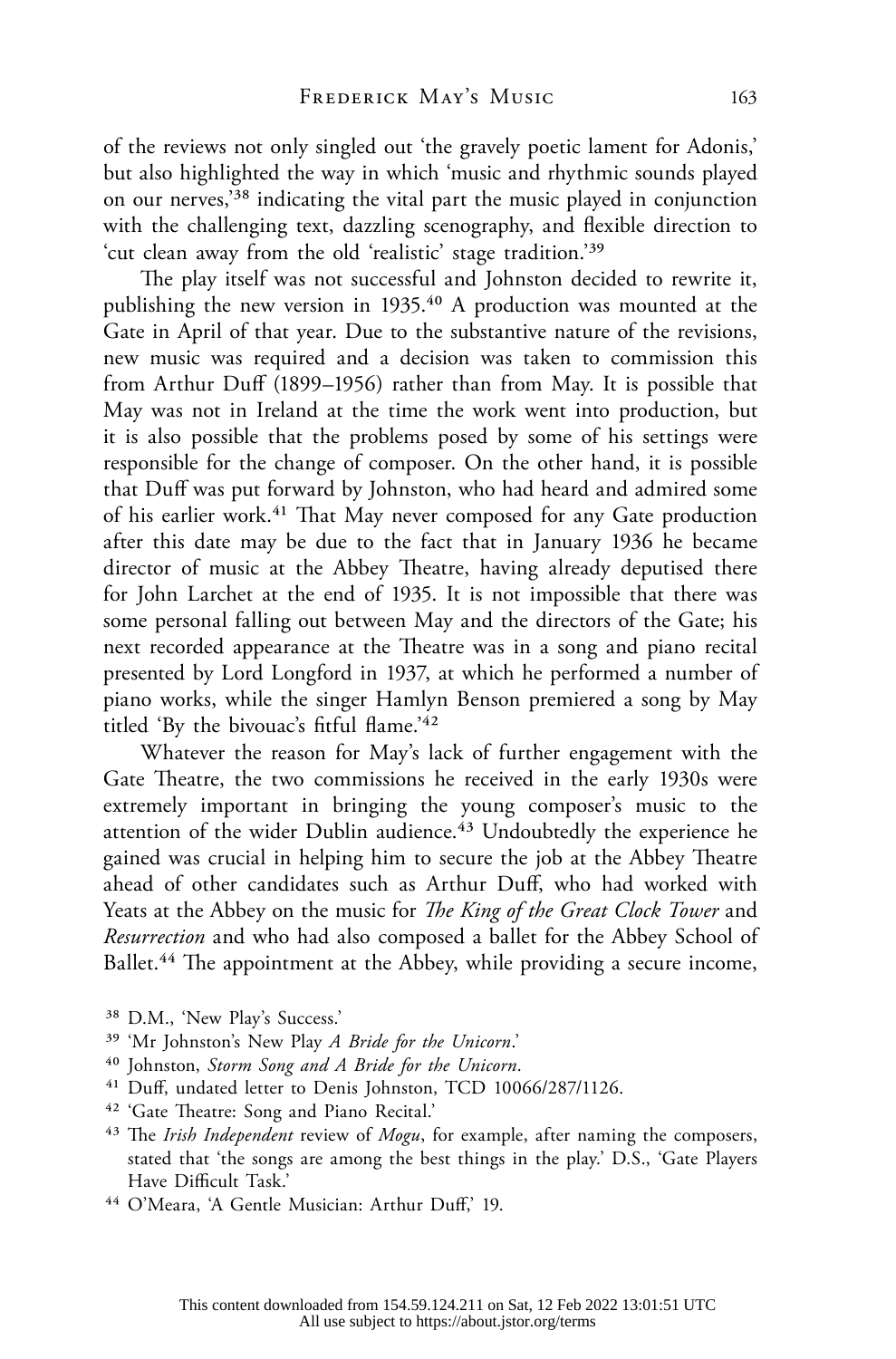proved to be artistically unfulfilling as well as personally very difficult for May. His principal duty was not to provide incidental music but rather to provide musical entertainment during the intervals of plays as director of the grandly named Abbey 'orchestra' – at the time of May's appointment, this group had been reduced from five players to three, namely May at the piano, a violinist, and a cellist. The music performed during the intervals usually consisted of popular classical pieces in reduced arrangements and some Irish airs.<sup>45</sup> The surviving manuscripts in the TCD (Trinity College Dublin) and Abbey archives suggest that, for most productions that May was involved in, he was only required to provide short cues, a handful of bars in length, to set a mood or cover a scene change. On no instance did he have to provide a score as substantial as had been required at the Gate, illustrating perhaps the difference between the role of music as part of the overall experience in each theatre at this time. The Gate Theatre had provided a young gay composer with his first professional engagements, the freedom to compose a wide variety of music and, in the Johnston production, the experience of engaging with innovative theatre practice all of which was undoubtedly invaluable for his development as a composer.

#### **Bibliography**

Acton, Charles. 'R.E. concert at Gaiety Theatre.' *Irish Times*, 14 October 1963.

- Boydell, Brian. 'Letters to Ralph G Walker of Hayes and Sons Solicitors.' Brian Boydell Papers, TCD MS 11128/1/23/66–70. Manuscripts and Archives Department of Trinity College Dublin Library.
- Colum, Padraic. *Mogu the Wanderer or The Desert: A Fantastic Comedy in Three Acts*. Boston: Little, Brown and Company, 1917.
- 'Colum's Secret Lay in Bare and Stony Tracks of Connaught Bogs.' *Irish Times*, 19 January 1972.
- D.M. 'New Play's Success: Brilliant Experiment at the Gate.' *Irish Press*, 10 May 1933.
- D.S. 'Gate Players Have Difficult Task: *Mogu of the Desert*.' *Irish Independent*, 28 December 1931.
- Dibble, Jeremy. *Michele Esposito*. Dublin: Field Day Publications, 2010.
- Duff, Arthur. Undated letter to Denis Johnston. Denis Johnston Papers, TCD 10066/287/1126. Manuscripts and Archives Department of Trinity College Dublin Library.
- 45 Full details of the music performed at the intervals in Abbey Theatre performances can be found at the online database compiled by Dr Maria McHale: [www.](http://www.abbeytheatremusic.ie) [abbeytheatremusic.ie](http://www.abbeytheatremusic.ie).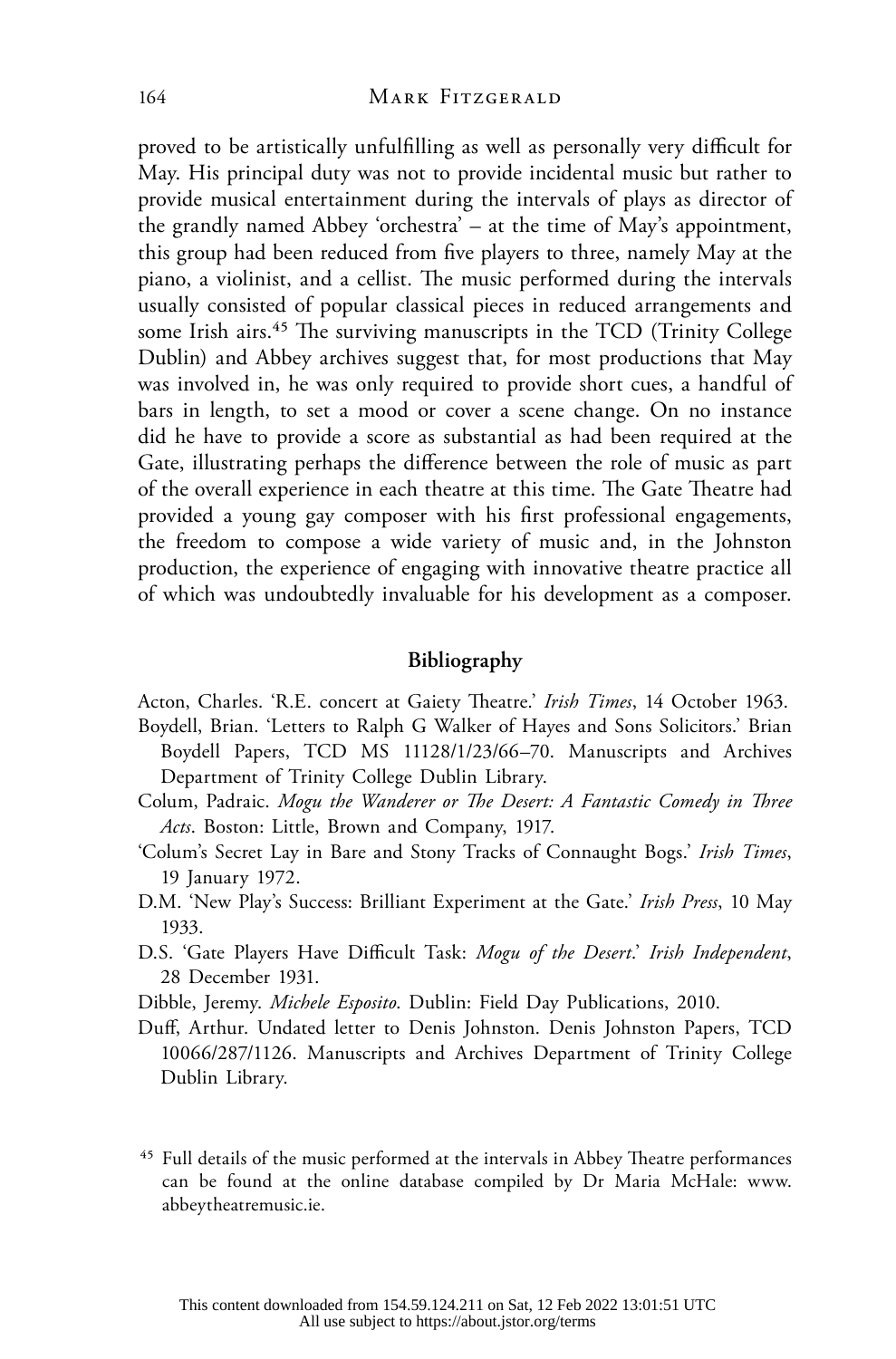- Edwards, Hilton. 'Production.' In *The Gate Theatre*, edited by Bulmer Hobson, 21–45. Dublin: The Gate Theatre, 1934.
- Fitzgerald, Mark. 'A Belated Arrival: The Delayed Acceptance of Musical Modernity in Irish Composition.' *Irish Studies Review* 26, no. 3 (2018): 347–60.
- Fitzgerald, Mark. 'Retrieving the Real Frederick May.' *Journal of the Society for Musicology in Ireland* 14 (2019): 31–73.
- Fitz-Simon, Christopher. *The Boys: A Biography of Micheál MacLíammóir and Hilton Edwards*. Dublin: New Island Books, 2002.
- 'Gate Theatre: Song and Piano Recital.' *Irish Times*, 5 April 1937.
- 'In the Northern Capital: A Holst Masterpiece.' *Irish Times*, 16 June 1931.
- Johnston, Denis. *A Bride for the Unicorn*. Unpublished, 1933. Denis Johnston Papers, TCD MS 10066/3/12–24. Manuscripts and Archives Department of Trinity College Dublin Library.
- Johnston, Denis. 'Notes for music of *A Bride*.' Denis Johnston Papers, TCD MS 10066/3/55. Manuscripts and Archives Department of Trinity College Dublin Library.
- Johnston, Denis. *Storm Song and A Bride for the Unicorn*. London: Jonathan Cape, 1935.
- Kehoe, Patrick Joseph. 'The Evolution of the Radio Éireann Symphony Orchestra, 1926–1954.' PhD dissertation, Dublin Institute of Technology, 2017.
- '*Kismet* and Mr Padraic Colum.' *Irish Times*, 2 April 1912.
- 'Kismet and Mr Padraic Colum.' *Irish Times*, 6 April 1912.
- Lally, Des, David Clare, and Ruud van den Beuken. 'Gate Theatre Chronology (1928–1982): The Edwards–macLíammóir and Longford Directorates.' In *The Gate Theatre, Dublin: Inspiration and Craft*, edited by David Clare, Des Lally, and Patrick Lonergan, 341–85. Oxford: Peter Lang, 2018.
- Lennox Robinson papers, 1/4/MSS 091. Non-fiction writings, 1919–24: Box 12, Folder 2, III – Katherine Tynan, 9. Special Collections Research Center, Morris Library, Southern Illinois University, Carbondale.
- Mac Liammóir, Micheál. *All for Hecuba*. Dublin: Progress House, 1961.
- May, Frederick. 'Frederick May's Music for *A Bride for the Unicorn*.' Denis Johnston Papers, TCD MS 10066/3/12–24. Manuscripts and Archives Department of Trinity College Dublin Library.
- May, Frederick. *An Irish Love Song*. Dublin: Pigott and Co., 1930.
- May, Frederick. 'Letter to Denis Johnston, 7 June 1933.' Denis Johnston Papers, TCD MS 10066/287/2083. Manuscripts and Archives Department of Trinity College Dublin Library.
- May, Frederick. 'Music for *A Bride for the Unicorn*.' Frederick May Papers, TCD MS 11495/5/2/1–2. Manuscripts and Archives Department of Trinity College Dublin Library.
- May, Frederick. 'Music for *Mogu the Wanderer*.' Frederick May Papers, TCD MS 11495/5/1/1–7. Manuscripts and Archives Department of Trinity College Dublin Library.